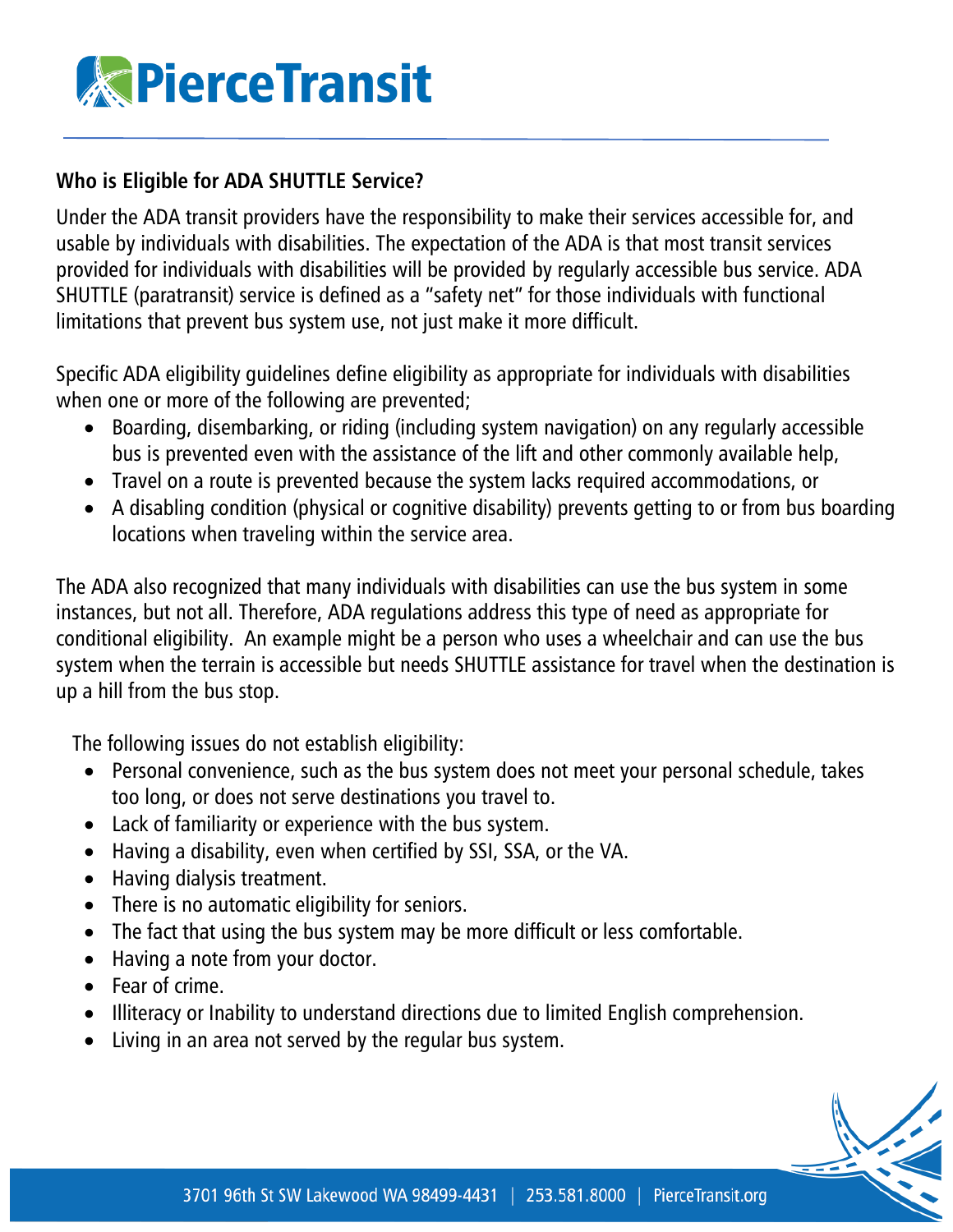### **What is the Eligibility Process?**

- Applicants must submit a complete application.
- The Eligibility Department may fax questions to the applicant's treatment provider to further clarify the functional capabilities (the application includes a release of information) if needed, and/or-
- The applicant may be required to come in person, at no cost, for a functional assessment.
- Assessments can be physical or cognitive, or both, depending upon the identified limitations.
- Once Pierce Transit has all the information needed, decisions will be made within 21 days.
- Once the eligibility is decided, a decision letter is mailed to the applicant.
- The decision letter will provide the reasons for ineligible decisions and conditions of eligibility will be identified, when applicable.
- Individuals found ineligible, conditionally eligible, or temporarily eligible have a 60 day time frame to request an appeal, if they feel their decision is incorrect.
- Individuals may re-apply at any time if their condition has changed.

### **How to Apply:**

- Answer all questions and explain thoroughly how your disabilities prevent you from using the regular bus system.
- Identify your most limiting condition(s) and if related to a recent injury or surgery or upcoming surgery. Include type of injury/surgery, what area(s) are impacted and when. For persons with developmental disabilities in or recently transitioned from school, please attach a full copy of the most recent IEP.
- List your medical treatment providers for each stated condition. Depending on your disability, this may include medical specialists, vision providers, mental health prescribers and providers, Special Education Instructors, and DDA Case Managers.
- Sign where required on pages 5 and 6.
- Return your application in the envelope provided or fax to 253.984.8154.

Applications are considered complete when all questions, signatures and contact information of professional sources are provided. **Incomplete applications will be returned.** 

For questions or assistance in completing your application, please call Pierce Transit at 253.581.8000 or TDD 711 and follow the prompts to the ADA Eligibility Department.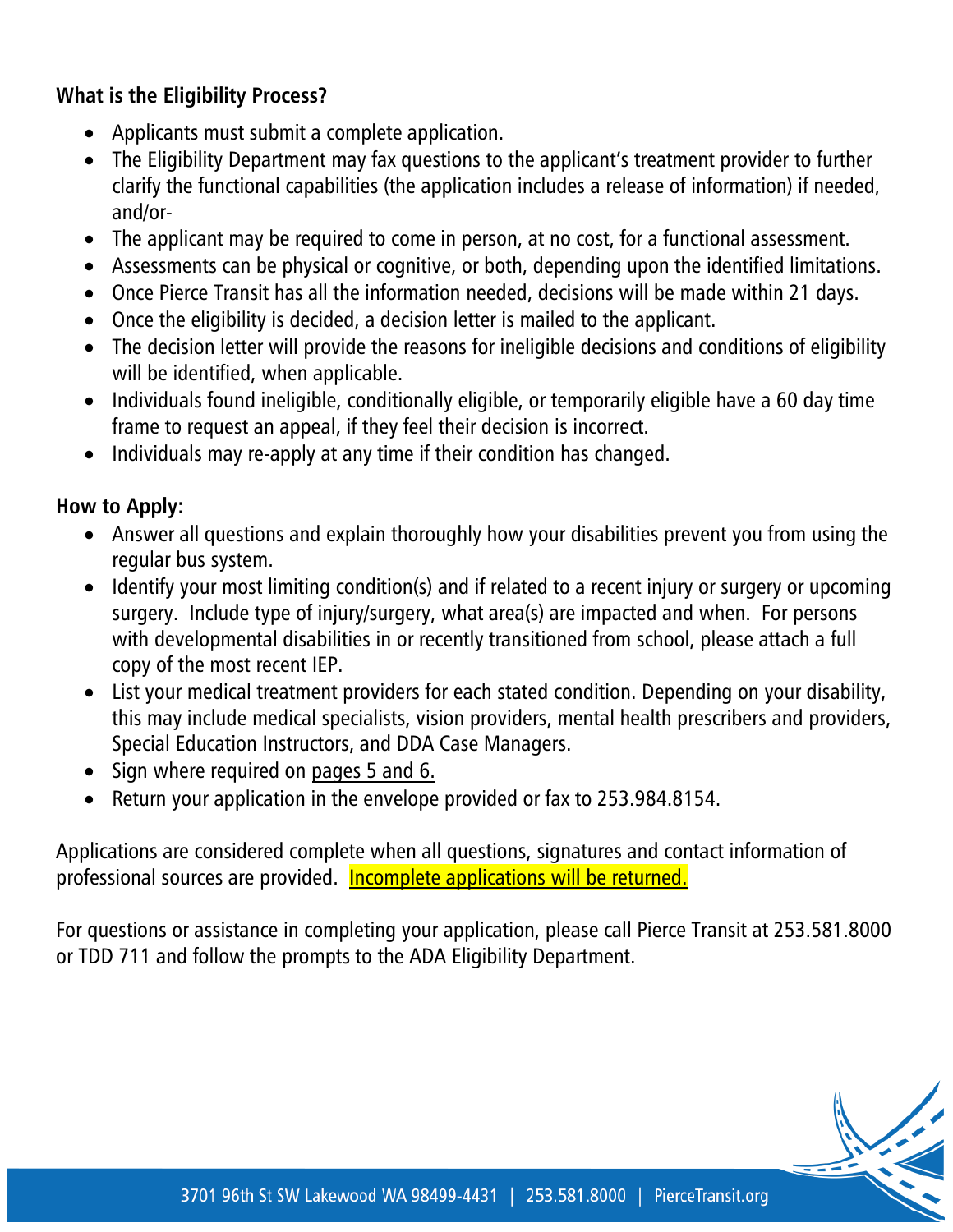

### **ELIGIBILITY APPLICATION**

- **Please answer all questions thoroughly.**
- **Incomplete applications will be returned.**
- **Sign pages 5 and 6 as required**.
- **For questions, please call 253**.**581.8000, TTY: 711**

Your complete SHUTTLE application can be mailed or faxed to Pierce Transit.

Mailing Address: 3701 96th Street SW Lakewood, WA 98499-4431 253.984.8154 **Fax number:** 

| Please type or print neatly.                                                                                                                                                                                                  |        |           |               |
|-------------------------------------------------------------------------------------------------------------------------------------------------------------------------------------------------------------------------------|--------|-----------|---------------|
|                                                                                                                                                                                                                               |        |           | Middle: _____ |
|                                                                                                                                                                                                                               |        |           |               |
|                                                                                                                                                                                                                               |        |           |               |
|                                                                                                                                                                                                                               |        |           |               |
| Home Phone #: _______________________________Cell Phone #: _____________________                                                                                                                                              |        |           |               |
|                                                                                                                                                                                                                               |        |           |               |
|                                                                                                                                                                                                                               |        |           |               |
| How would you like us to notify you of your eligibility? (Please choose one.)<br>Send information to me at my home address above.<br>$\frac{1}{\sqrt{2}}$ Send information to me at my mailing address listed below.<br>Name: |        |           |               |
| City: City:                                                                                                                                                                                                                   | State: | Zip Code: |               |

**\*If you live outside of the Pierce Transit service area, you will need to make your own arrangements to access service. SHUTTLE staff will work with you to determine the best pick-up and drop-off points.** Eligibility documents are available in alternate formats as requested

| FOR AGENCY USE ONLY - DO NOT COMPLETE |  |                                           |                    |            |
|---------------------------------------|--|-------------------------------------------|--------------------|------------|
|                                       |  | Functional Assessment Physical Combo MMSE |                    |            |
|                                       |  | Device Assessment                         |                    | КA         |
| ЗA                                    |  | FACTS / CATS                              |                    | W1         |
| 3B                                    |  | <b>3B Conditions:</b>                     |                    | $W2 - 3$   |
|                                       |  | <b>Recommend Training</b>                 | <b>TT Outreach</b> | <b>PCA</b> |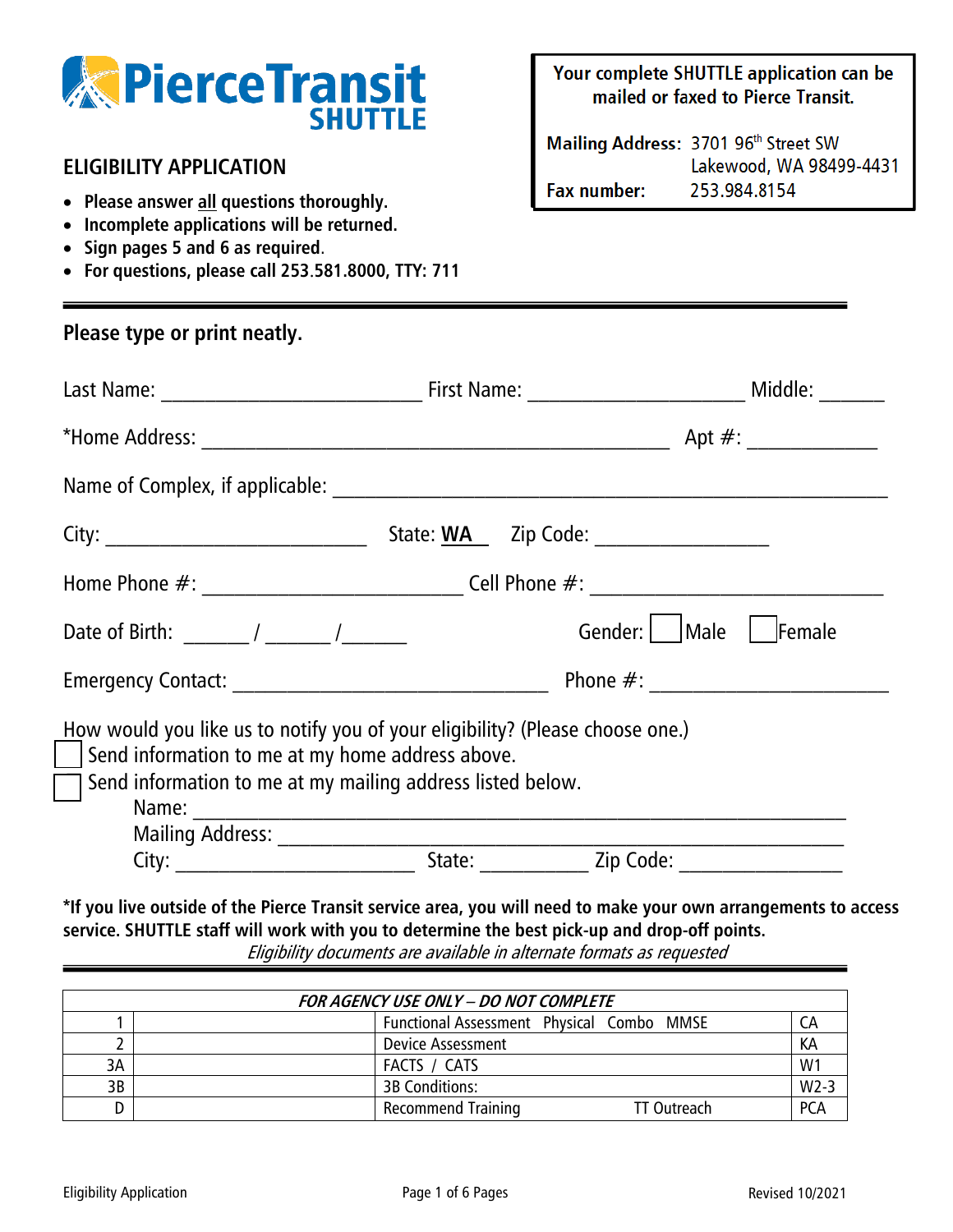# **PLEASE COMPLETE ALL QUESTIONS THOROUGHLY**

1. What is your physical disability, mental disability, or other qualifying condition which limits your ability to travel? (Please identify most limiting conditions.)

| 2. |                                                                                                                          | Is this condition temporary? $\Box$ No $\Box$ Yes If yes, for how long?                                              |                                                                                                |  |
|----|--------------------------------------------------------------------------------------------------------------------------|----------------------------------------------------------------------------------------------------------------------|------------------------------------------------------------------------------------------------|--|
| 3. | Which of the following mobility aids or equipment do you use when you travel outside your<br>home? Check all that apply. |                                                                                                                      |                                                                                                |  |
|    | $\Box$ I do not use any.<br>$\Box$ Manual wheelchair.                                                                    | $\Box$ Walker.<br>$\Box$ Cane (support/quad)                                                                         | $\Box$ Portable Oxygen.<br>$\Box$ Transport Chair                                              |  |
|    | $\Box$ Powered wheelchair.<br>$\Box$ Powered scooter.                                                                    | $\Box$ White cane.<br>$\Box$ Crutches.                                                                               | *designed <i>only</i> to be pushed<br>$\Box$ Service Animal.<br>$\Box$ Other (please specify). |  |
|    | *If you have a power mobility device and are no longer using it, please explain.                                         |                                                                                                                      |                                                                                                |  |
|    |                                                                                                                          |                                                                                                                      |                                                                                                |  |
|    |                                                                                                                          |                                                                                                                      |                                                                                                |  |
|    | *Do you have plans of getting a power mobility device? $\Box$ Yes $\Box$                                                 |                                                                                                                      | <b>No</b>                                                                                      |  |
|    | Estimated date of receipt:                                                                                               | <u> 1980 - Jan Samuel Barbara, prima a prima populație de la prima a prima prima prima prima prima prima prima p</u> |                                                                                                |  |
|    | No<br>Yes                                                                                                                |                                                                                                                      | 4. Does the combined weight of your wheelchair/scooter and your own weight exceed 600 pounds?  |  |
| 5. | <b>Blocks</b>                                                                                                            | How far can you travel on your own or with the use of required mobility aids?                                        |                                                                                                |  |
| 6. | Can you stand for 10 minutes while you wait for your ride? $\Box$ Yes<br><b>No</b>                                       |                                                                                                                      |                                                                                                |  |
| 7. | <u>l</u> Yes<br>Can you sit for 10 minutes while you wait for your ride?<br>l o                                          |                                                                                                                      |                                                                                                |  |
|    |                                                                                                                          |                                                                                                                      |                                                                                                |  |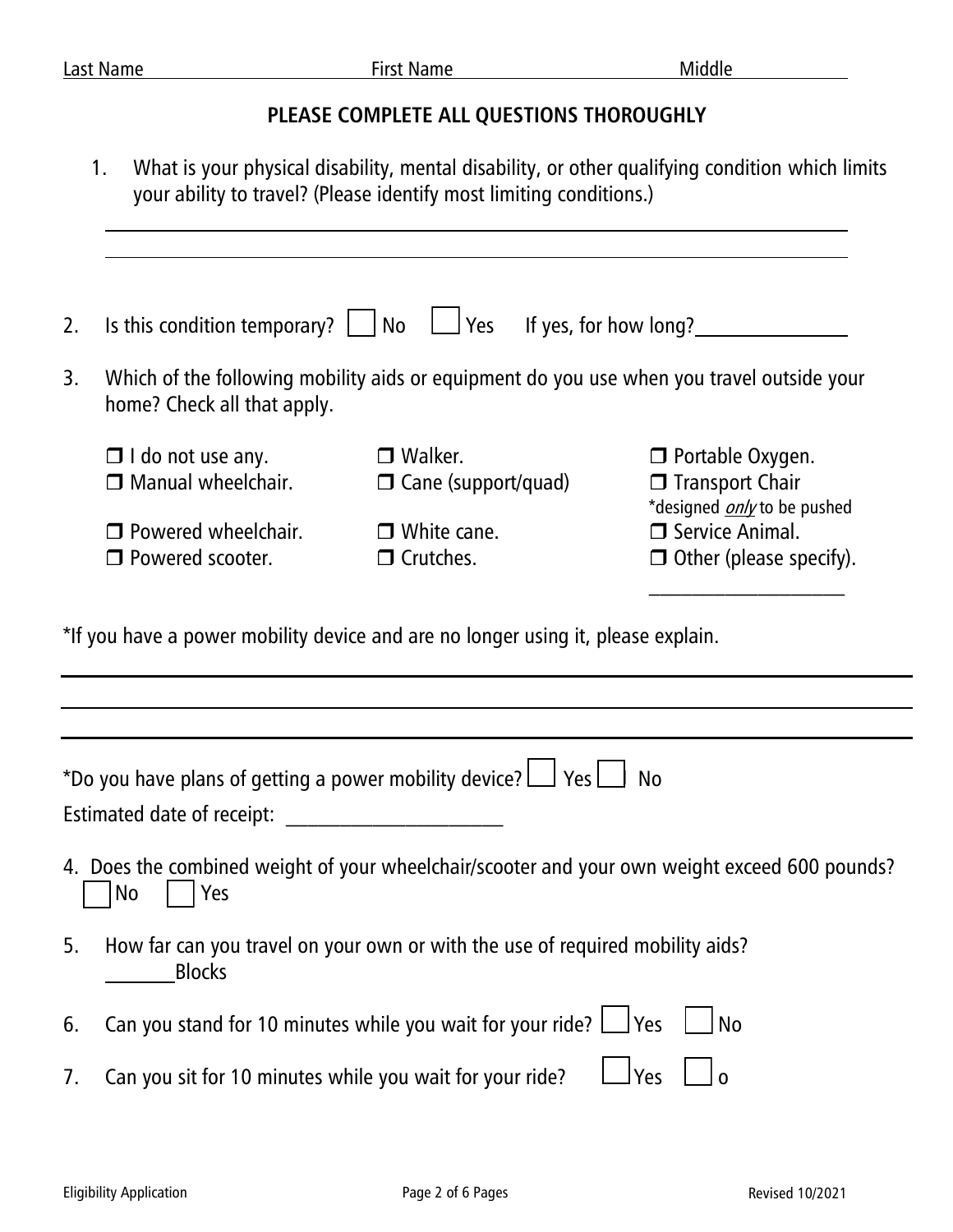- 8. Do you currently use the regular bus service?
	- **T** Yes
	- □ No, because:
		- $\Box$  I have never tried.



- $\Box$  I have difficulty getting on or off the bus.
- $\Box$  I have difficulty riding specific bus routes.
- $\Box$  I have difficulty traveling to and from the bus stops.
- $\Box$  I have difficulty recognizing bus stops.
- $\Box$  Other (specify)
- 9. Could you ride the regular bus if there was a bus stop or bus route near your home? **D** Yes, always.
	-
	- **D** Yes, sometimes.

 $\Box$  No.

- 10. Which training would help you to learn to ride the regular bus?
	- $\Box$  Getting on or off the bus.
	- $\Box$  Riding specific bus routes.
	- $\Box$  Traveling to and from the bus stops.
	- $\Box$  Using the wheelchair lift, ramp, and kneeling features.
	- $\Box$  Recognizing bus stops.
	- $\Box$  Other (specify)

# 11. **Do you need to travel with a Personal Care Attendant (PCA)?**

Please read carefully before answering:

- A PCA is someone who travels with you to provide any assistance you need. Your PCA rides free and must board and de-board at the same location as you.
- Pierce Transit operators cannot serve as a PCA. Be aware that you will be left alone on the SHUTTLE van while operators are assisting other customers and you will be dropped at your destination whether or not someone is available to meet you. **If you cannot be left alone, you must arrange for your own PCA.**
- $\Box$  No you may still have someone travel with you whenever you wish.
- $\Box$  Sometimes you travel with a PCA at your own discretion.
- □ Yes –you cannot travel alone or cannot be left alone at a drop off point.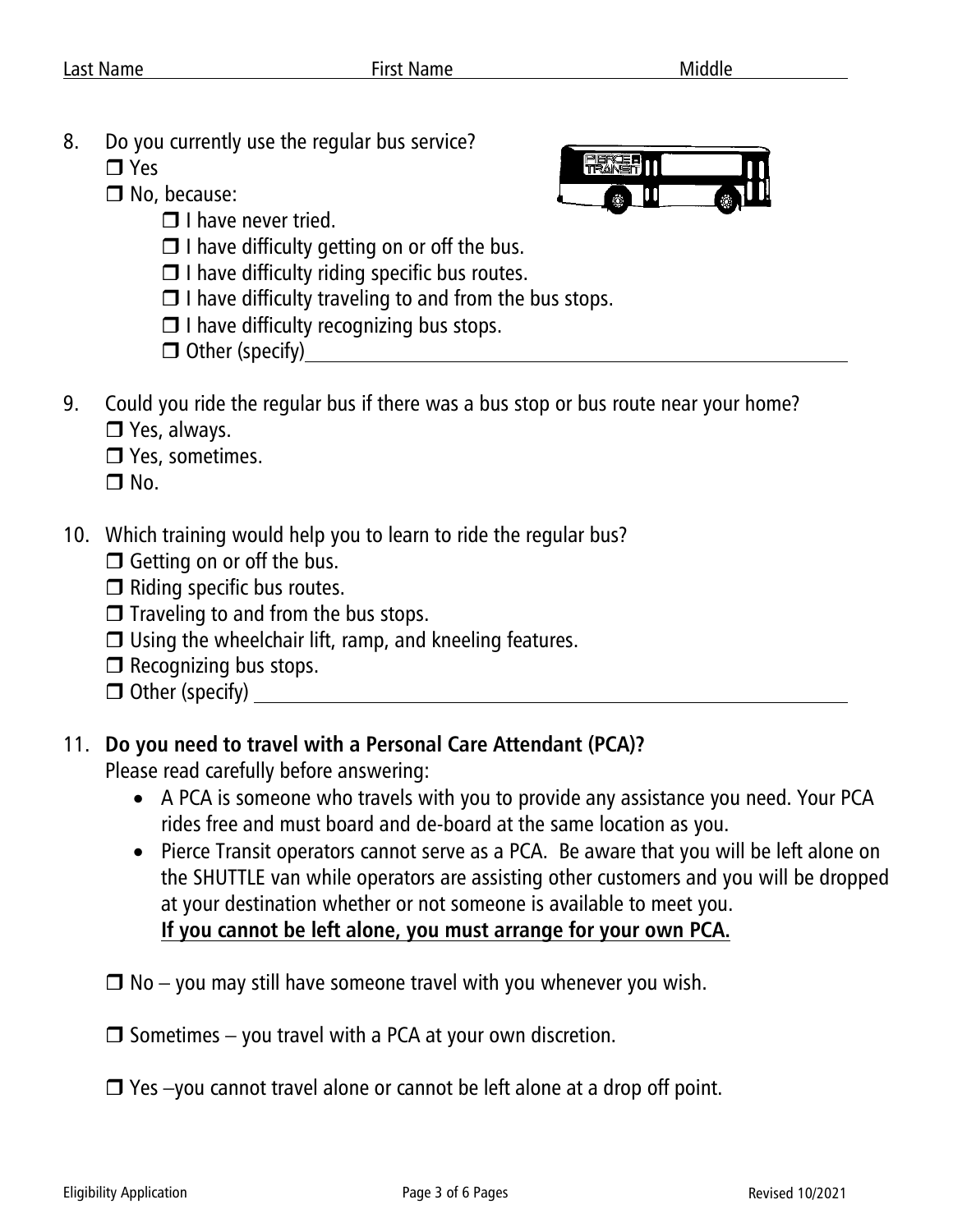12. Please explain as completely as possible how your disability prevents you from getting on (boarding), riding, or getting off (de-boarding) a regular bus or how it prevents you from getting to the bus line. **If you have a cognitive disability, please attach most recent copy of medical documentation that supports your claims, such as an Individualized Education Plan (IEP) and/or cognitive/psychological assessment.**

13. Did you have a recent injury, surgery or have an upcoming procedure scheduled?



- Date of injury/surgery: \_\_\_\_\_\_\_\_\_\_\_\_\_\_\_\_\_
- Type of injury/surgery:  $\blacksquare$
- Approx. recovery timeframe: weeks/months

\*Be sure to identify the Provider treating you for this condition on page 6.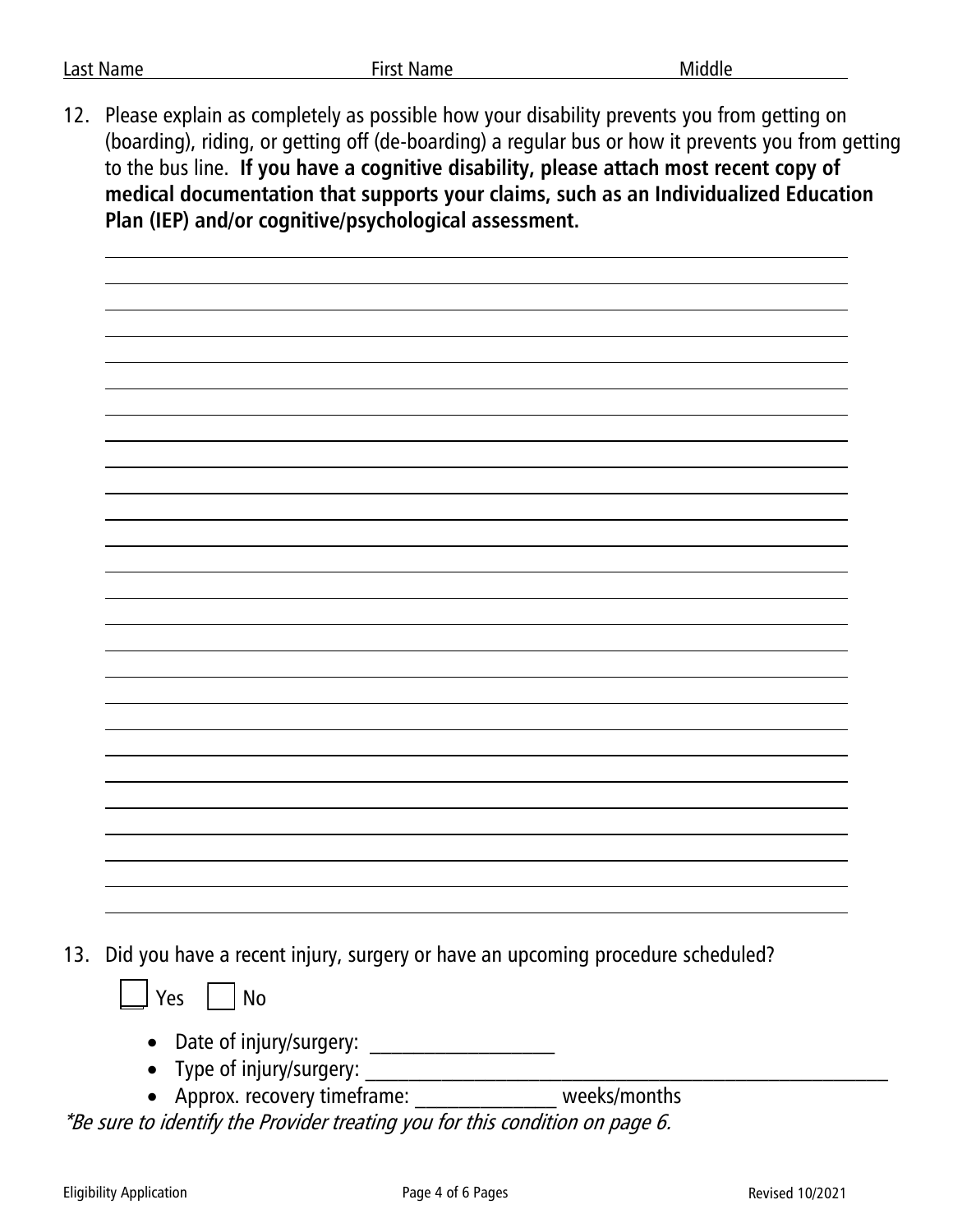14. Please list the 3 trips you travel most frequently. This information will help us better serve your travel needs by providing travel planning in advance.

| <b>Starting Point Address</b>       | <b>Ending Point Address</b> | <b>Times per</b><br><b>Month</b> |
|-------------------------------------|-----------------------------|----------------------------------|
| Example: 5400 North 10th St, Tacoma | 4301 S Pine, Tacoma         |                                  |
|                                     |                             |                                  |
|                                     |                             |                                  |
|                                     |                             |                                  |

I certify that the information contained in this application is true and correct to the best of my knowledge. I understand that the purpose of this form is to determine if I am eligible to use Pierce Transit SHUTTLE services. I understand that Pierce Transit or its contracted agents may need to contact me or see me later to get more information. I further understand that I must be truthful in answering the questions on this form. Giving false or misleading information is against the law and could result in denial of SHUTTLE eligibility and services. I agree to immediately notify Pierce Transit if I no longer need SHUTTLE services.

| <b>Applicant Signature</b>                              | Date |
|---------------------------------------------------------|------|
|                                                         |      |
| Signature                                               | Date |
| Consture of individual completing form if not applicant |      |

Signature of individual completing form if not applicant.

### **Please type or print:**

If someone other than the person applying for SHUTTLE eligibility completed this application, that person must provide the following information:

| Last Name                        | <b>First Name</b> |
|----------------------------------|-------------------|
|                                  |                   |
| <b>Relationship to Applicant</b> |                   |
| Daytime Phone $#$                |                   |
| <b>Company Name</b>              |                   |
|                                  |                   |

**Please complete the Release of Information on the next page.**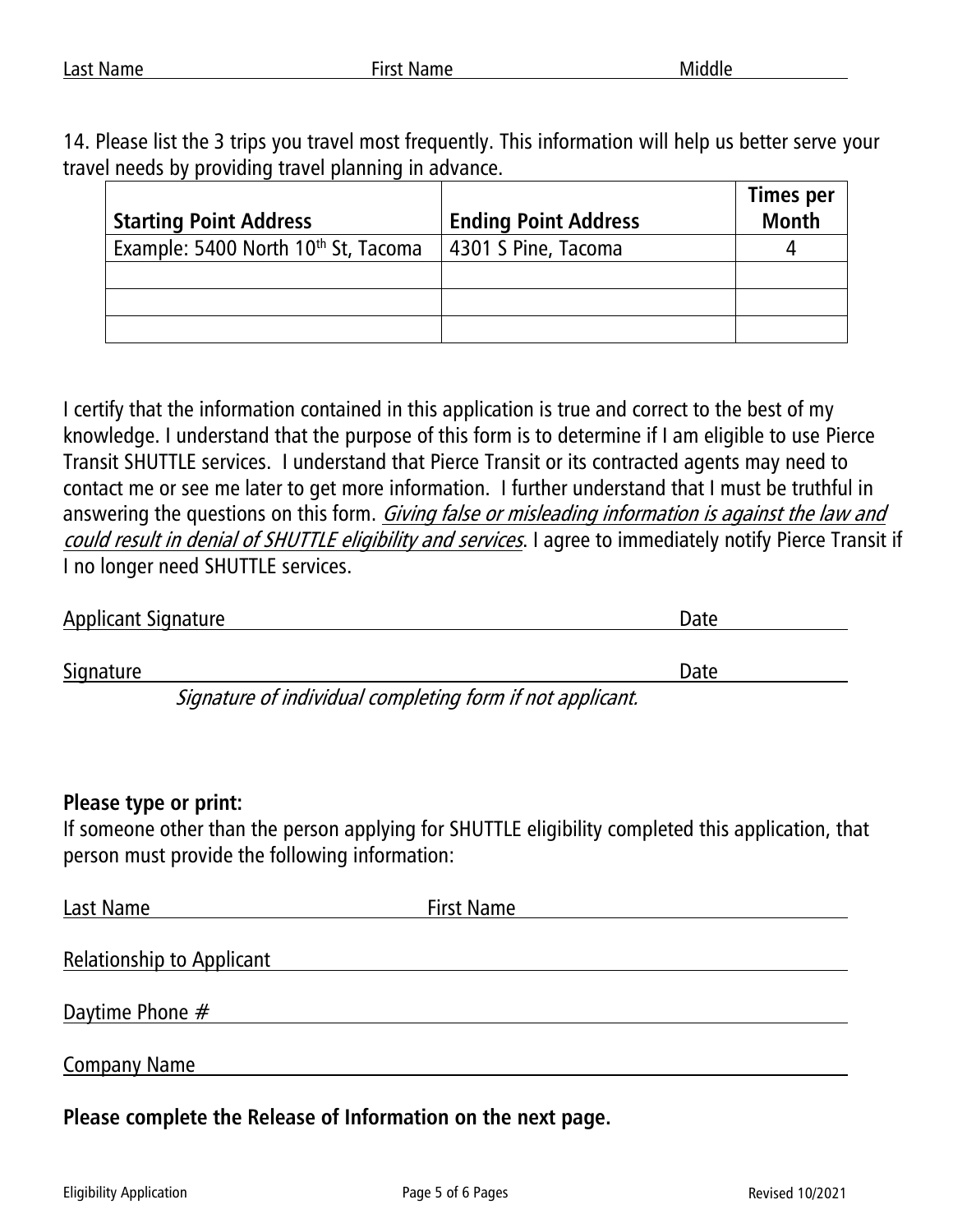# **RELEASE OF INFORMATION**

Pierce Transit may need to contact your health care/treatment provider for additional information about your condition and your ability to use regular bus service. Please provide the information requested below for each treatment provider most familiar with you. Your treatment provider does not need to sign this form.

Pierce Transit will not release this information to any other person or agency without your permission, except in those instances listed in our Notice of Privacy Practices (included with this application). This release is valid for 6 months, unless revoked in writing earlier.

I authorize the individuals listed below, as well as their office staff, to furnish any information regarding my health, diagnosis, functional capabilities, and treatments that may help Pierce Transit evaluate my application for SHUTTLE service.

| Date of Birth: ______/ ______/___________ Applicant Social Security #: xxx / xx / _________ |  |                                                                                                                                                                                                                                                                                                                                            |  |
|---------------------------------------------------------------------------------------------|--|--------------------------------------------------------------------------------------------------------------------------------------------------------------------------------------------------------------------------------------------------------------------------------------------------------------------------------------------|--|
|                                                                                             |  |                                                                                                                                                                                                                                                                                                                                            |  |
| Please list and identify the profession of your current providers below, such as your:      |  |                                                                                                                                                                                                                                                                                                                                            |  |
| • Primary Care Doctor /<br>• Eye Care Provider                                              |  | • Renal /                 • Special Education       • Orthopedic<br>Internal Medicine Doctor <b>Mephrologist</b> Mephrologist <b>Network</b> Instructor <b>Network</b> Provider<br>• Neurologist               • DDA Case Manager     • Oncologist<br>• Mental Health Prescriber/Therapist • Pulmonologist • Cardiologist • Rheumatologist |  |
|                                                                                             |  | Profession: 2008 2012 2022 2023                                                                                                                                                                                                                                                                                                            |  |
|                                                                                             |  |                                                                                                                                                                                                                                                                                                                                            |  |
|                                                                                             |  | Profession: 2008 2012 2022 2023                                                                                                                                                                                                                                                                                                            |  |
|                                                                                             |  |                                                                                                                                                                                                                                                                                                                                            |  |
|                                                                                             |  | Profession: ___________________                                                                                                                                                                                                                                                                                                            |  |
|                                                                                             |  |                                                                                                                                                                                                                                                                                                                                            |  |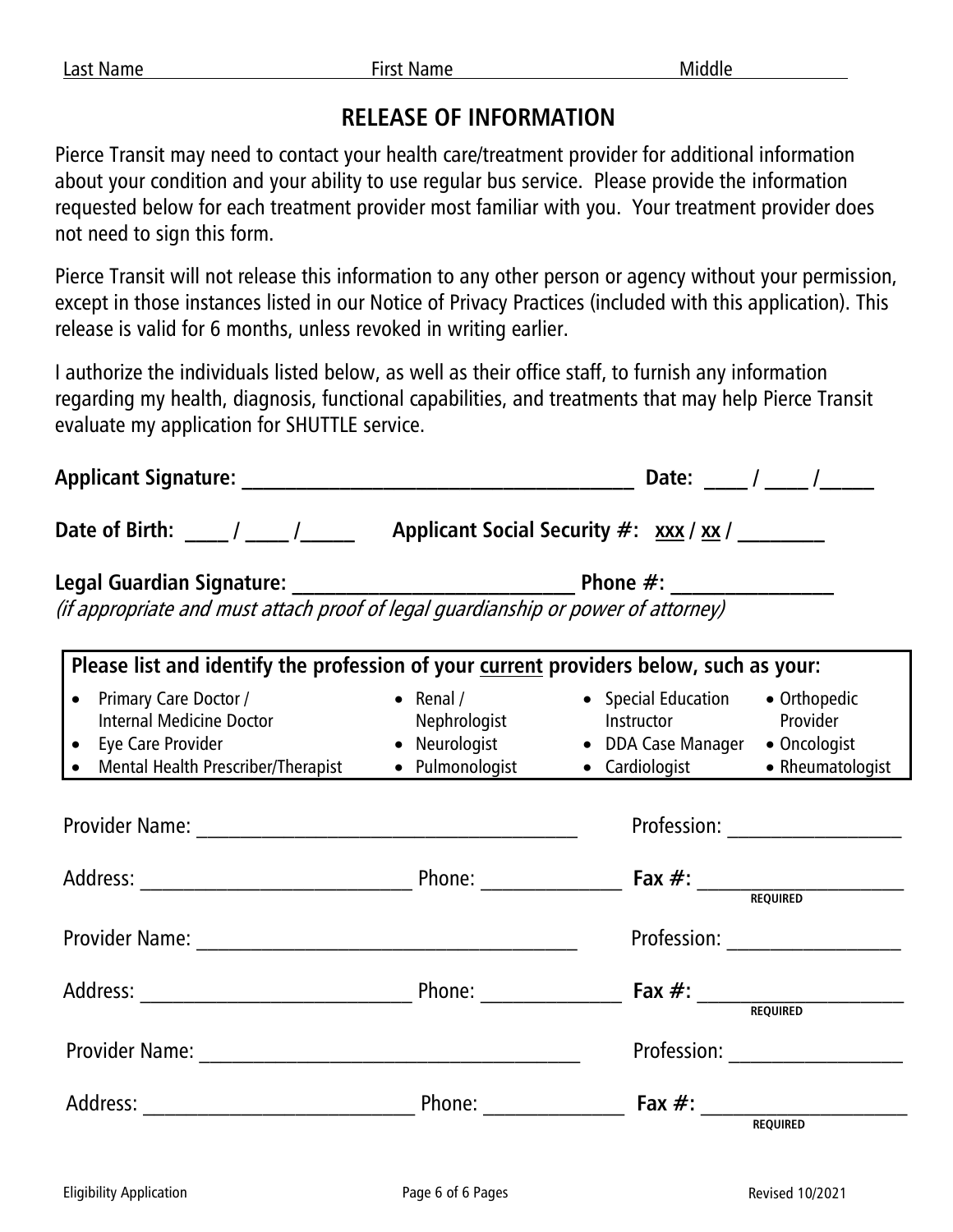

# **NOTICE OF PRIVACY PRACTICES**

This notice describes how medical and ADA eligibility information about you may be used and disclosed and how you may gain access to this information.

#### **Privacy and Release of Information**

Pierce Transit respects your privacy. We understand that your personal health and eligibility information is very sensitive.

We will not disclose your information to others unless: you formally release that information in writing; in our interpretation, the law authorizes or requires us to do so; other reasons require or justify disclosure as set forth herein.

#### **Pierce Transit's Use of ADA Eligibility Information**

The information contained in your file includes your application(s) and any health information provided to determine your eligibility. It may also include any letters received on your behalf, documented conversations, trip plans, and other information pertinent to your ADA eligibility and service provision.

Pierce Transit uses your individual information in the eligibility decision-making process, appeals, functional assessments, determination of service provision, and for your travel training.

#### **Disclosure of ADA Eligibility Information to You or to Others with a Release of Information**

We will also provide this information to you as well as to anyone you ask us to release it to through a formal written Release of Information request which may be obtained by contacting the Eligibility department at 253.581.8000.

You have the right to review and to a copy of your file. This review may occur in person, with 7 days' advance notice to the Eligibility department or a copy of your file may be mailed to you upon request in writing to the address provided below. Valid identification will be required for in-person review. We will charge you a reasonable costbased fee for any associated expenses such as copies and postage. **We will not disclose specific information to you or anyone else over the phone.**

In your Release of Information, you may ask us to restrict certain uses and disclosure of your information to others. The request must be presented in writing. You may also revoke any previous consent to disclose information by submitting a written request. The revocation will apply only to future disclosure requests.